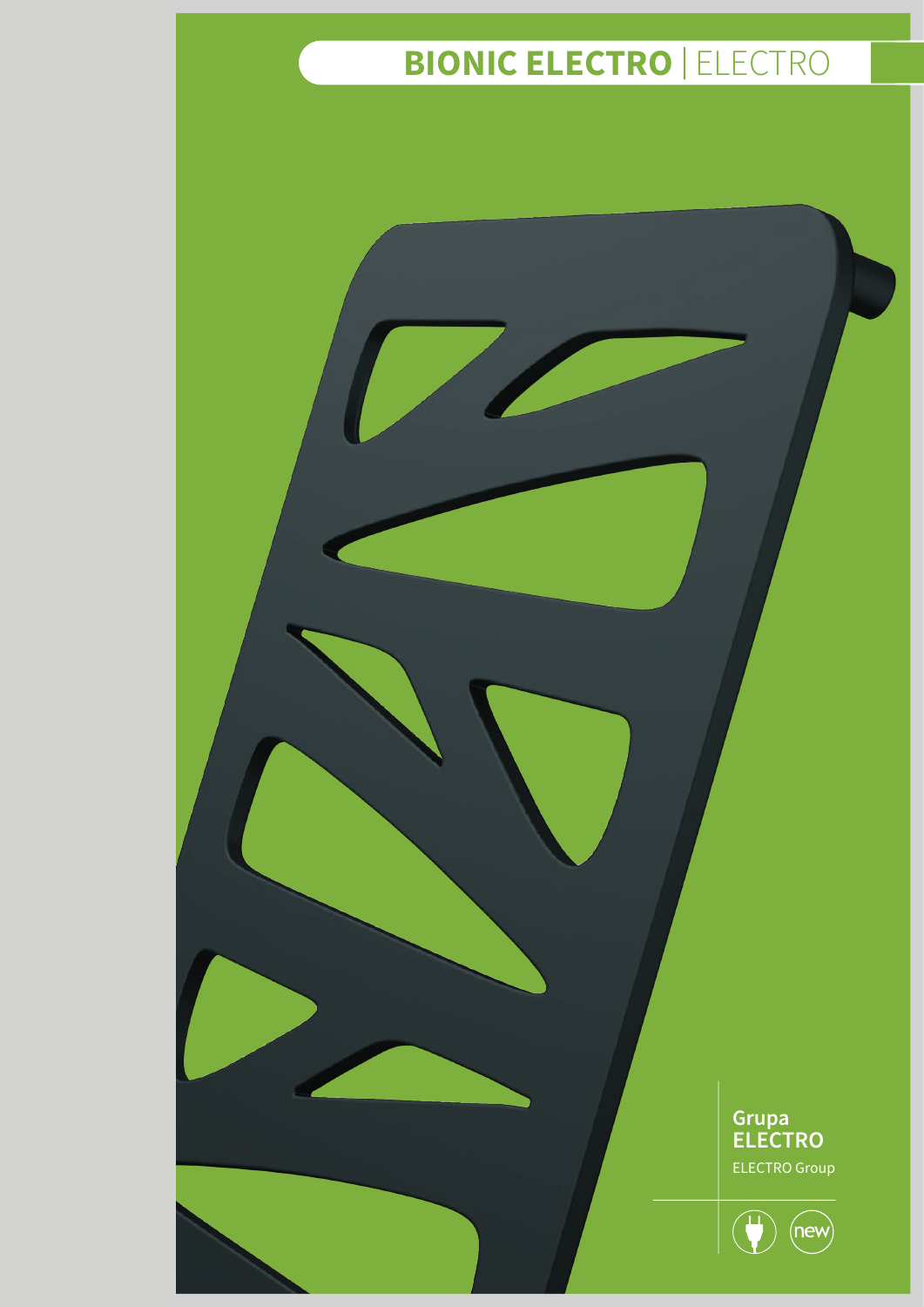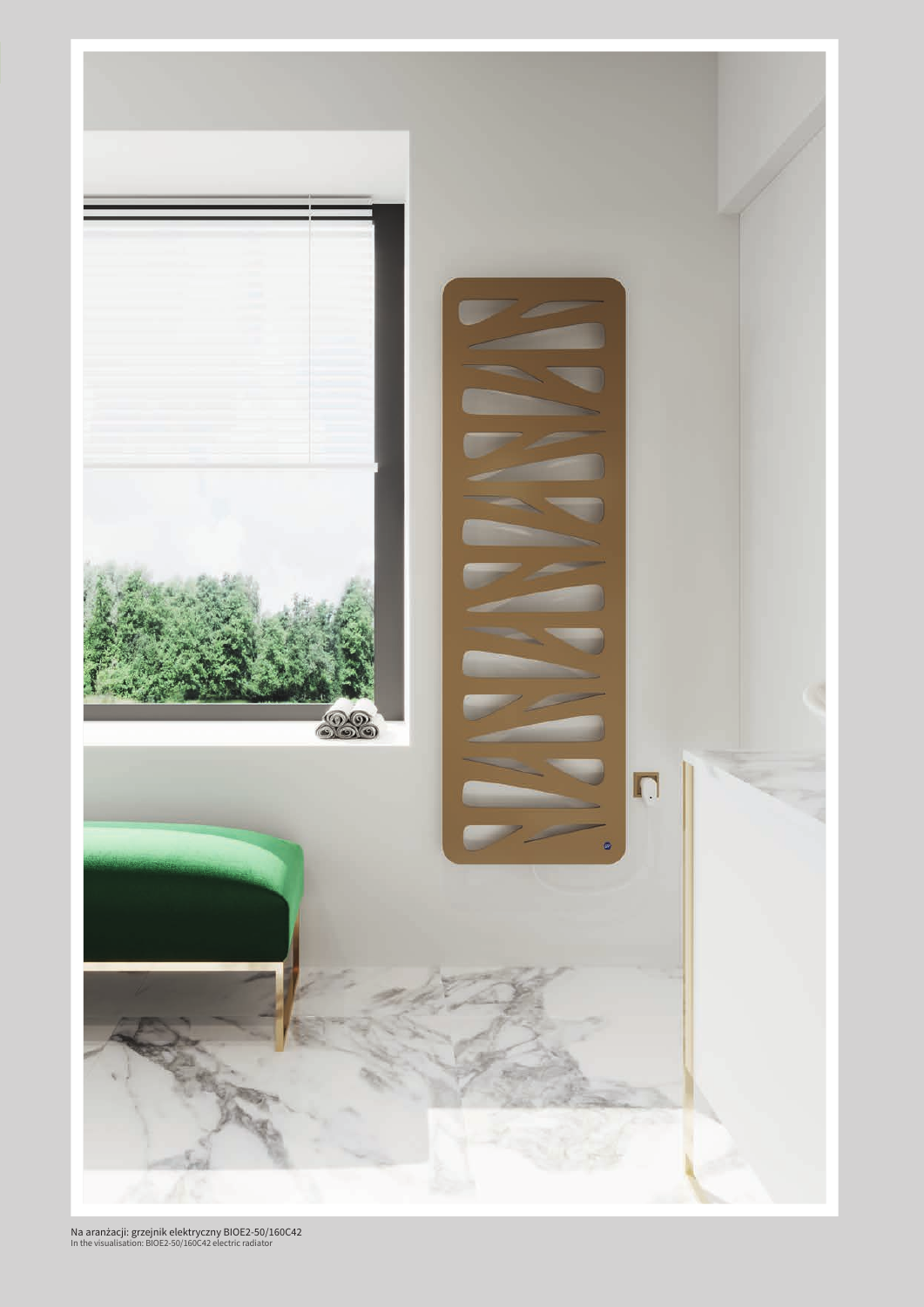## BIONIC ELECTRO [BIOE]

projektant / designer Karolina Łącka

BIONIC ELETRO jest wynikiem wdrożenia innowacyjnej technologii produkcji. The BIONIC ELETRO is the child of an all-innovative production technology.

#### **PODŁĄCZENIE / CONNECTION**

**ZASILANIE / POWER SUPPLY** elektryczne / electrical

**NAPIĘCIE / CZĘSTOTLIWOŚĆ / VOLTAGE / FREQUENCY** ~220-240 V / 50 Hz

**TYP / RODZAJ WTYCZKI / PLUG TYPE/KIND** z wyłącznikiem plug with a switch

**KORPUS / BODY**  aluiminium **WYPEŁNIENIE / FILLING**  bezcieczowe / non-liquid **ELEMENT GRZEJNY / HEATING ELEMENT**  przewód grzewczy heating cable **MATERIAŁ / MATERIAL**  aluminium aluminum **POWIERZCHNIA / SURFACE** powłoka lakiernicza lacquer-painting

### **BEZPIECZEŃSTWO / SAFETY**

**STOPIEŃ OCHRONY / INGRESS PROTECTION** - IP44 **KLASA OCHRONNOŚCI / PROTECTION CLASS** - I

### **INNE INFORMACJE / OTHER INFORMATION**

#### **STANDARD / STANDARD**

grzejnik elektryczny bezcieczowy w kolorze WHITE SILK C35, ze standardową wtyczką z wyłącznikiem. non-liquid electric radiator in silk white colour C35, with cable in white colour with a standard plug with a switch.

#### **KOMPLET / SET**

grzejnik elektryczny, zestaw montażowy, instrukcja, karta gwarancyjna, opakowanie electric radiator, assembly kit, manual, guarantee card, packaging





UKŁAD GRZEJNIKA ELEKTRYCZNEGO PRZY WYSOKOŚCI: electric radiator shape and design with the height: